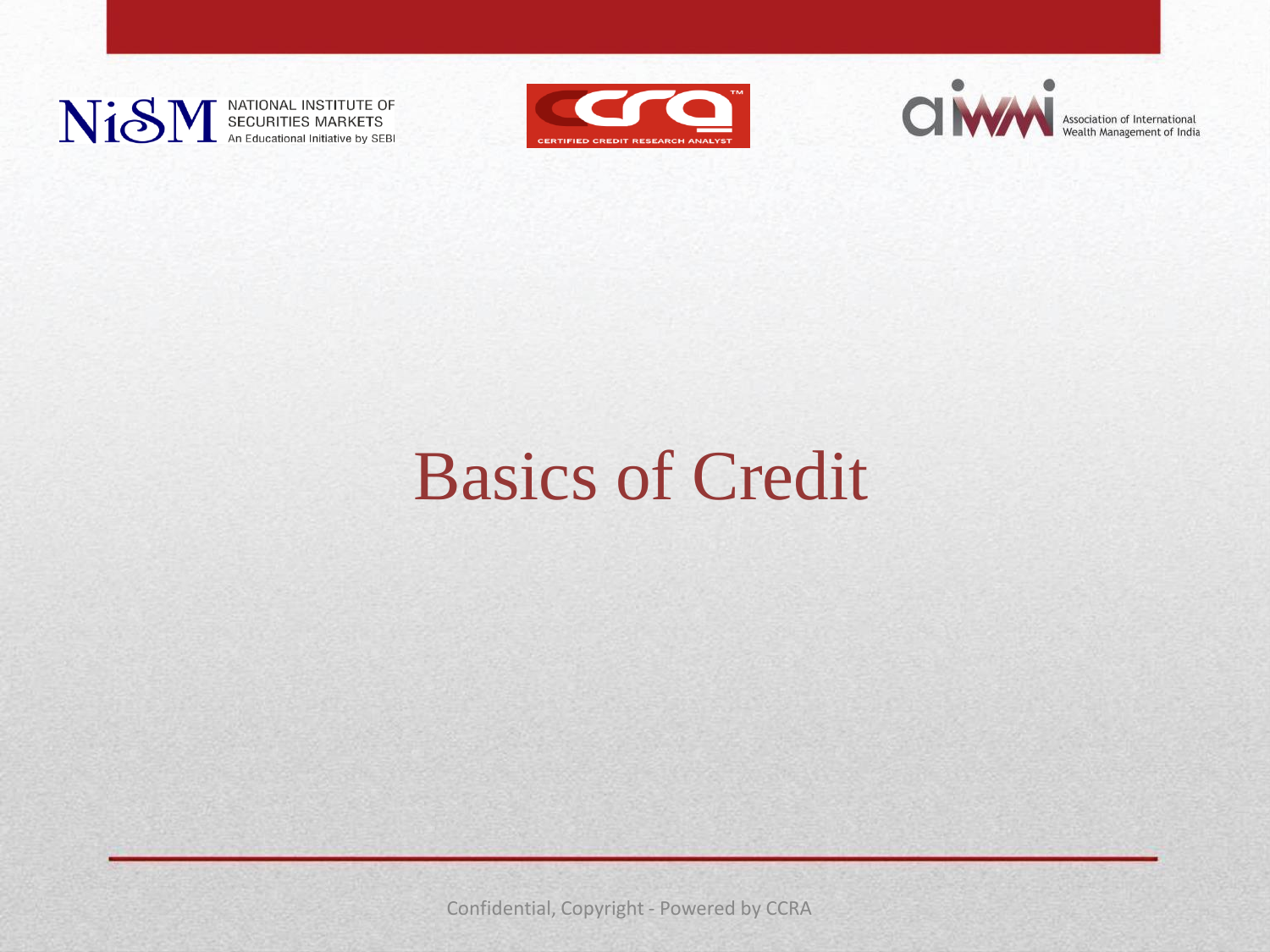



## Definition of Credit Research and Analysis

- Credit Research and Analysis
	- Research to assess the overall credit quality for Investments into its fixed income related instruments
- Fixed Income is an Investment that has an up-front capital Investment and pays interest on a regular basis
- Credit research, usually includes credit analysis, fixed income valuation, credit rating. Credit assessment, formulating credit strategy and credit enhancement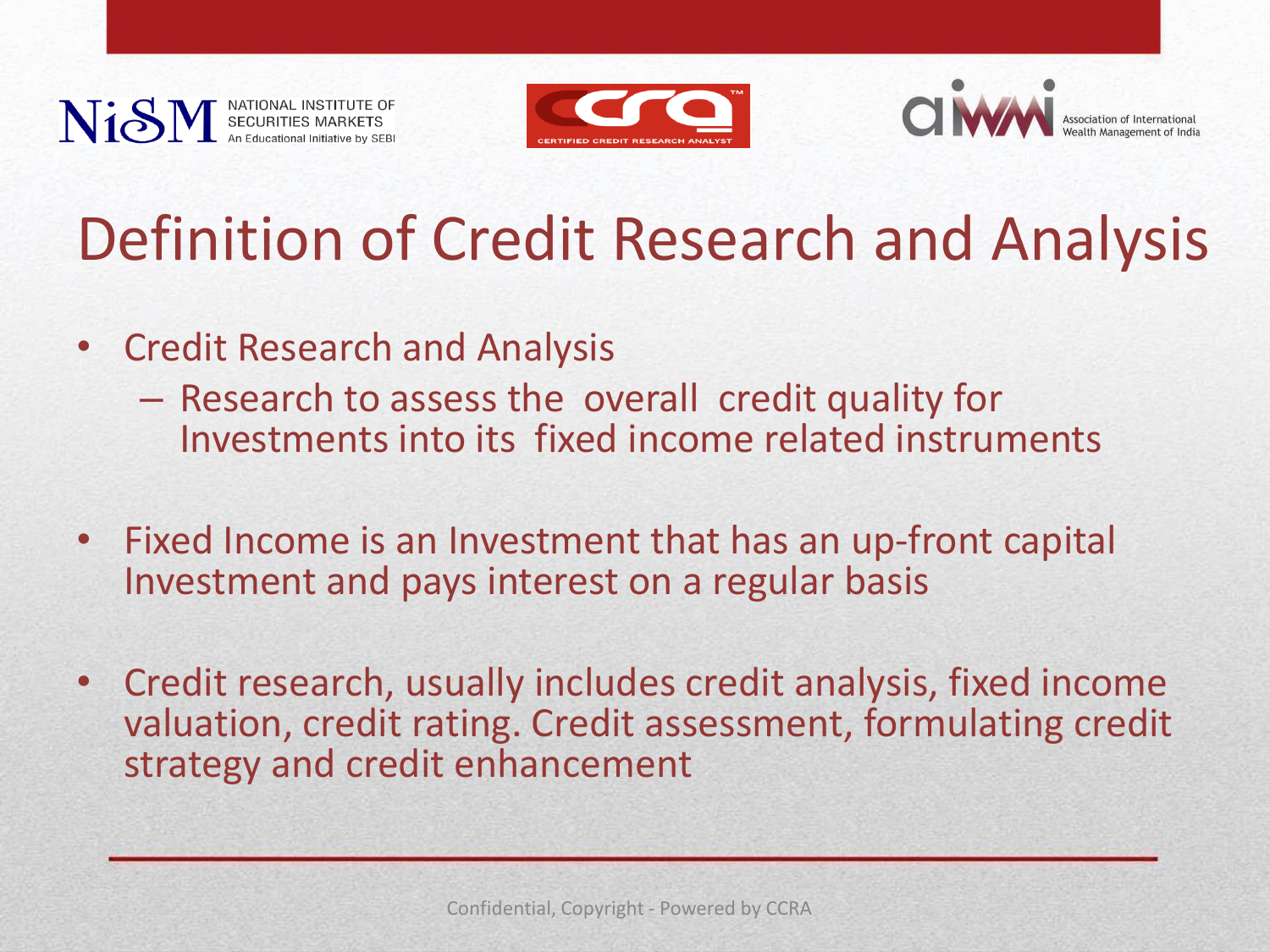



### Use of Ratings…Input for decision making, not recommendation



### "Frankly, your credit score concerns me."

Confidential, Copyright - Powered by CCRA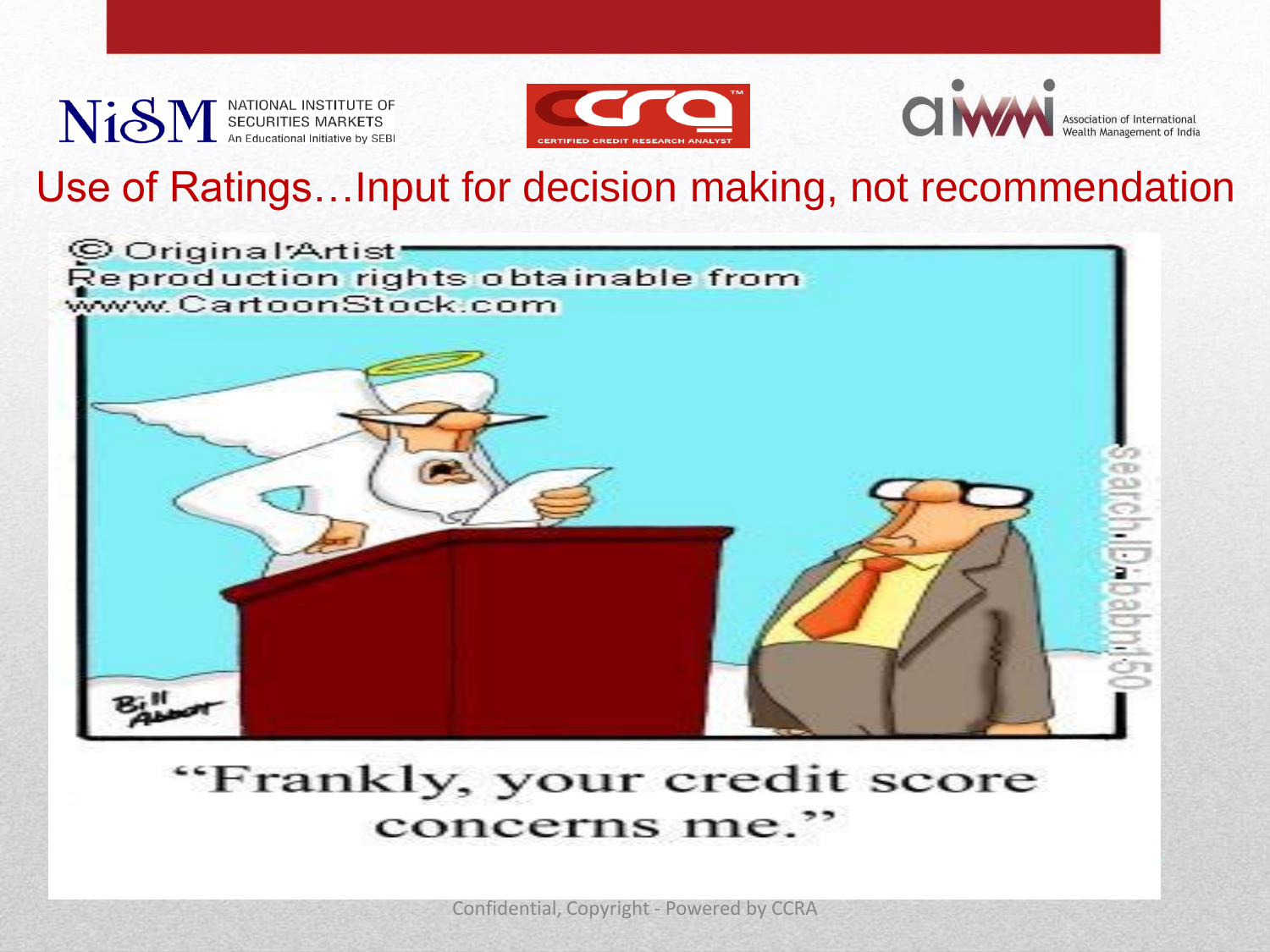



### Association of International

### **When do you need credit rating?**



Private and Confidential 4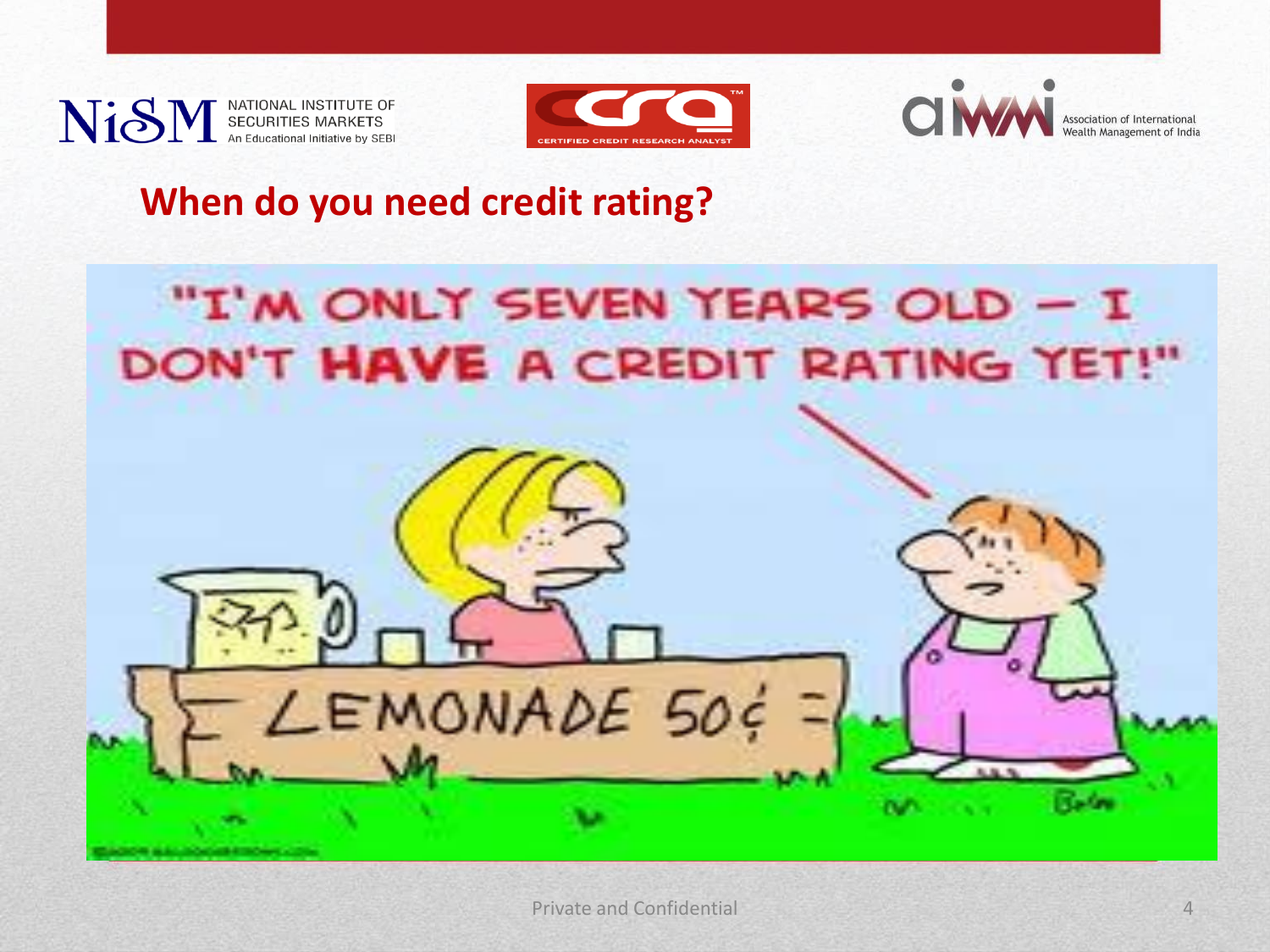



Association of International

## Ratings : Art vs Science

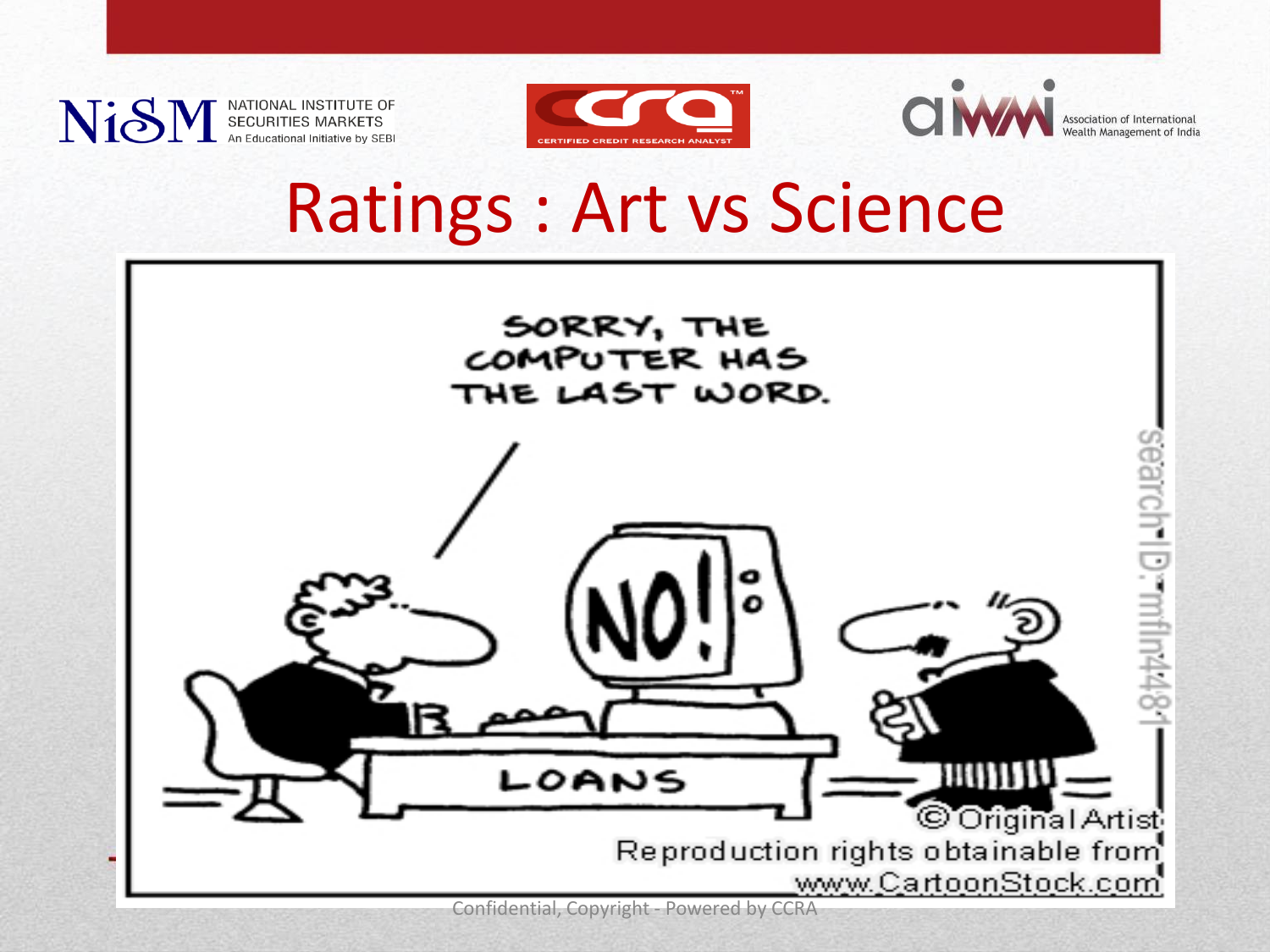



## Four C's of Credit Analysis

### **Character**

This refers to the ethical reputation, business qualifications and operating record of the directors, managers and executives responsible for borrowing and repaying the funds. It addresses the borrower's willingness to pay irrespective of ability. For many lenders, the borrower's character is the most important variable.

**Moody's considers the following factors when assessing management quality:**

- **Strategic direction**
- **Financial philosophy**
- **Conservatism**
- **Track record**
- **Succession planning**
- **Control systems**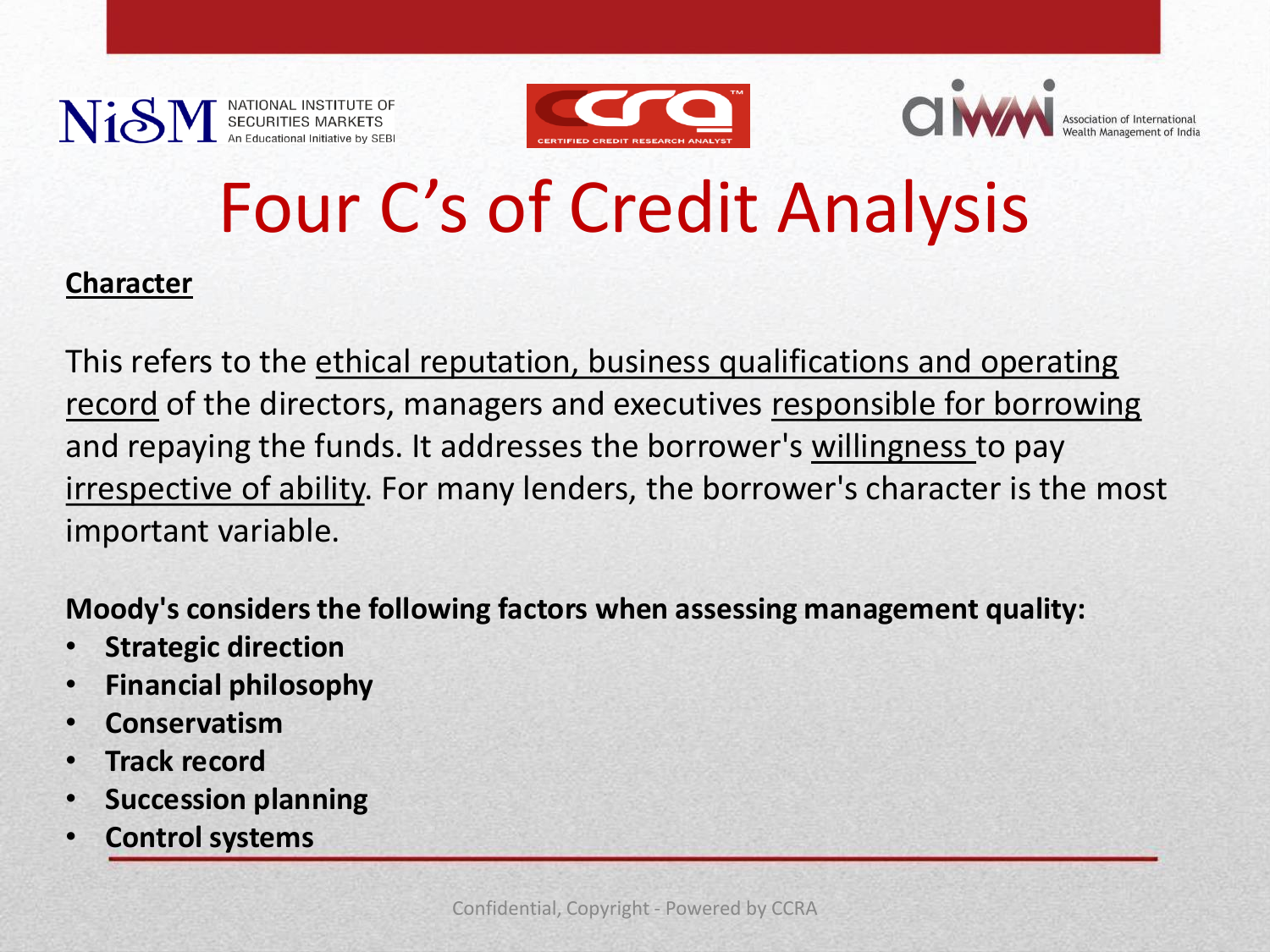Nis





## Four C's of Credit Analysis

### **Capacity**

This addresses the cash flows or the ability of the issuer to repay its financial obligation. Without sufficient capacity, it is unlikely that the lender will ever consider lending the borrower money unless there is sufficient net worth (i.e. other liquid assets) or high collateral in an asset that has liquidity and strong market value. The capacity, or ability to pay, reflects the funds flow from the organization and the generation of cash sufficient to meet the interest and principal repayments.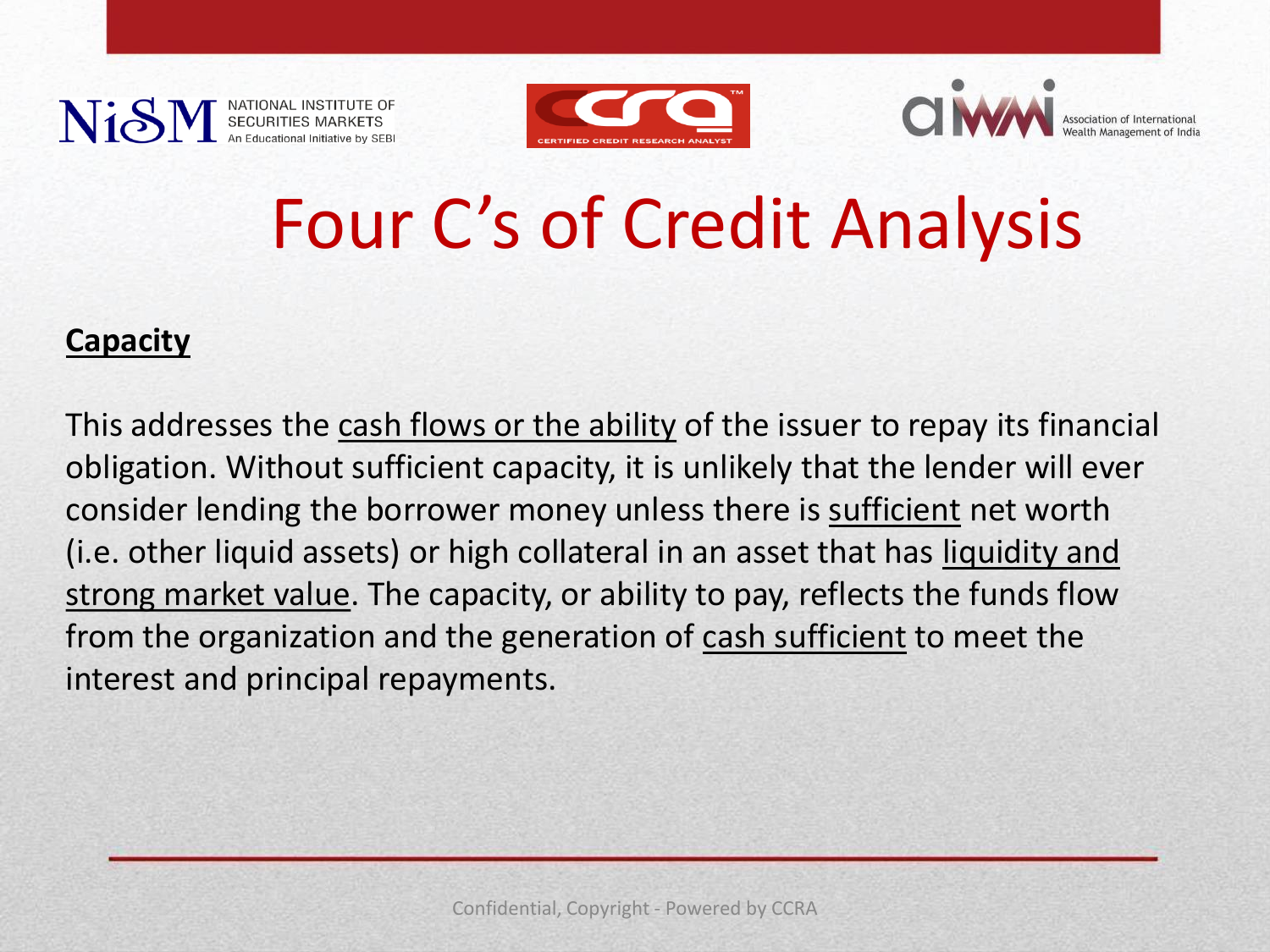



## Four C's of Credit Analysis

### **Capacity**

**Moody's considers the following factors in assessing the ability of an issuer to pay:**

- **Industry trends**: the vulnerability of the company to economic cycles, the barriers to entry, and the exposure of the company to technological changes.
- **The regulatory environment:** proposed changes in regulations are analyzed to assess their impact on future cash flows of firms in regulated industries.
- **Basic operating and competitive position**: diversification of the product line and the cost structure should be examined.
- **Financial position and sources of liquidity:** financial ratios should be examined to assess a company's financial position over the past three to five years. An analyst should also look at the capacity of a firm to obtain additional financing and back-up credit facilities.
- **Company structure** (including structural subordination and priority of claim)
- **Parent company support agreements:** if such a financial guarantee exists, the analyst must undertake a credit analysis of the parent company.
- **Special event risk**.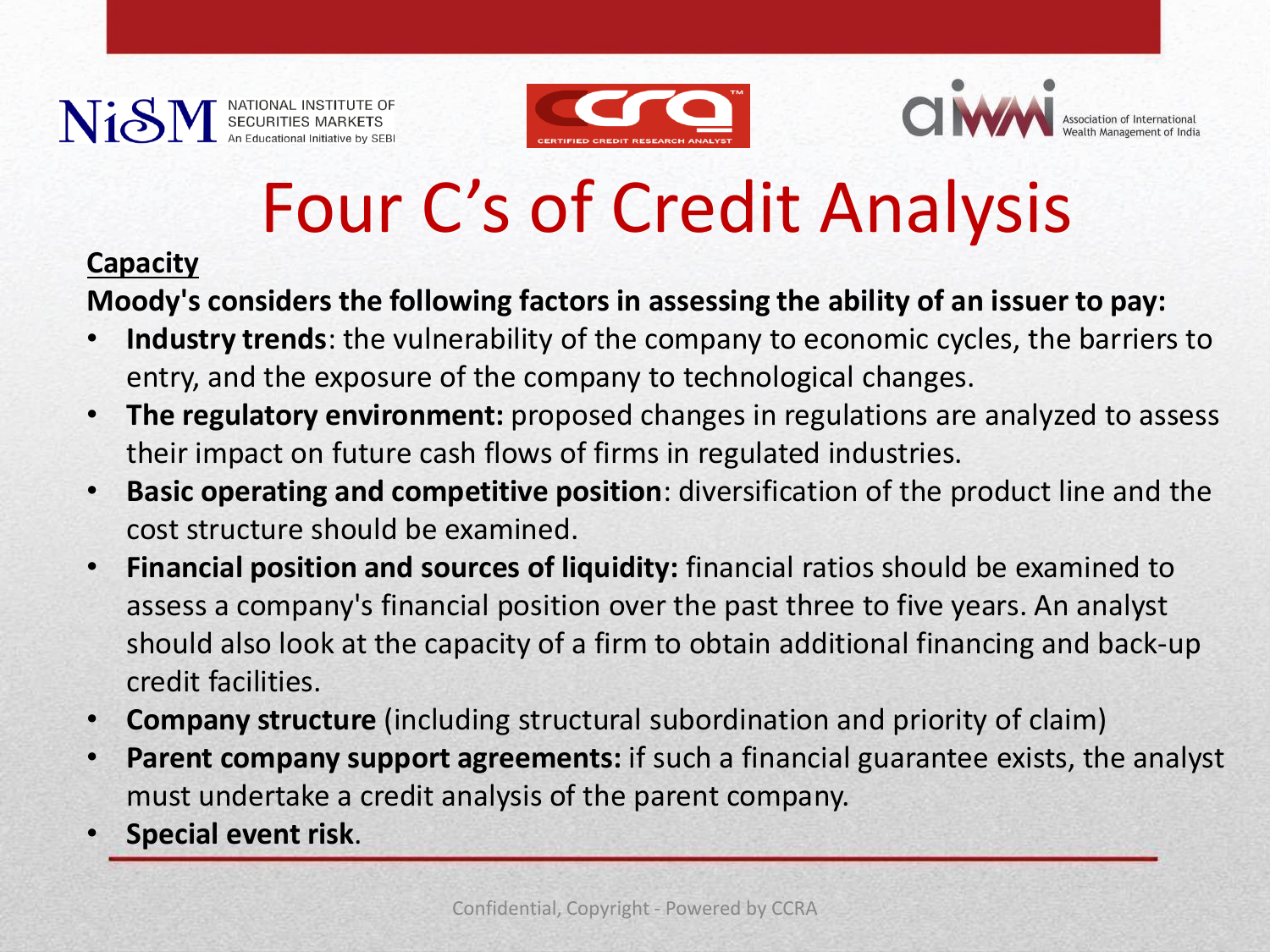Ni<sub>o</sub>SI NATIONAL INSTITUTE OF<br>SECURITIES MARKETS





# Four C's of Credit Analysis

### **Collateral**

High quality collateral provides the lender an additional cushion against poor operating performance or management decisions. Assets which provide the best collateral include raw materials or other assets which trade in a commodity environment. By contrast, assets which have high obsolescence risk such as fashion or high technology equipment may provide very poor collateral or protection for a loan.

A debt obligation can be secured or unsecured. In theory, proceeds from a bankruptcy should be distributed to creditors based on the absolute priority rule. However, in the case of a reorganization, the absolute priority rule rarely holds and the final distribution depends on the bargaining ability of the parties involved. Therefore, some analysts place less emphasis on collateral compared to the other factors.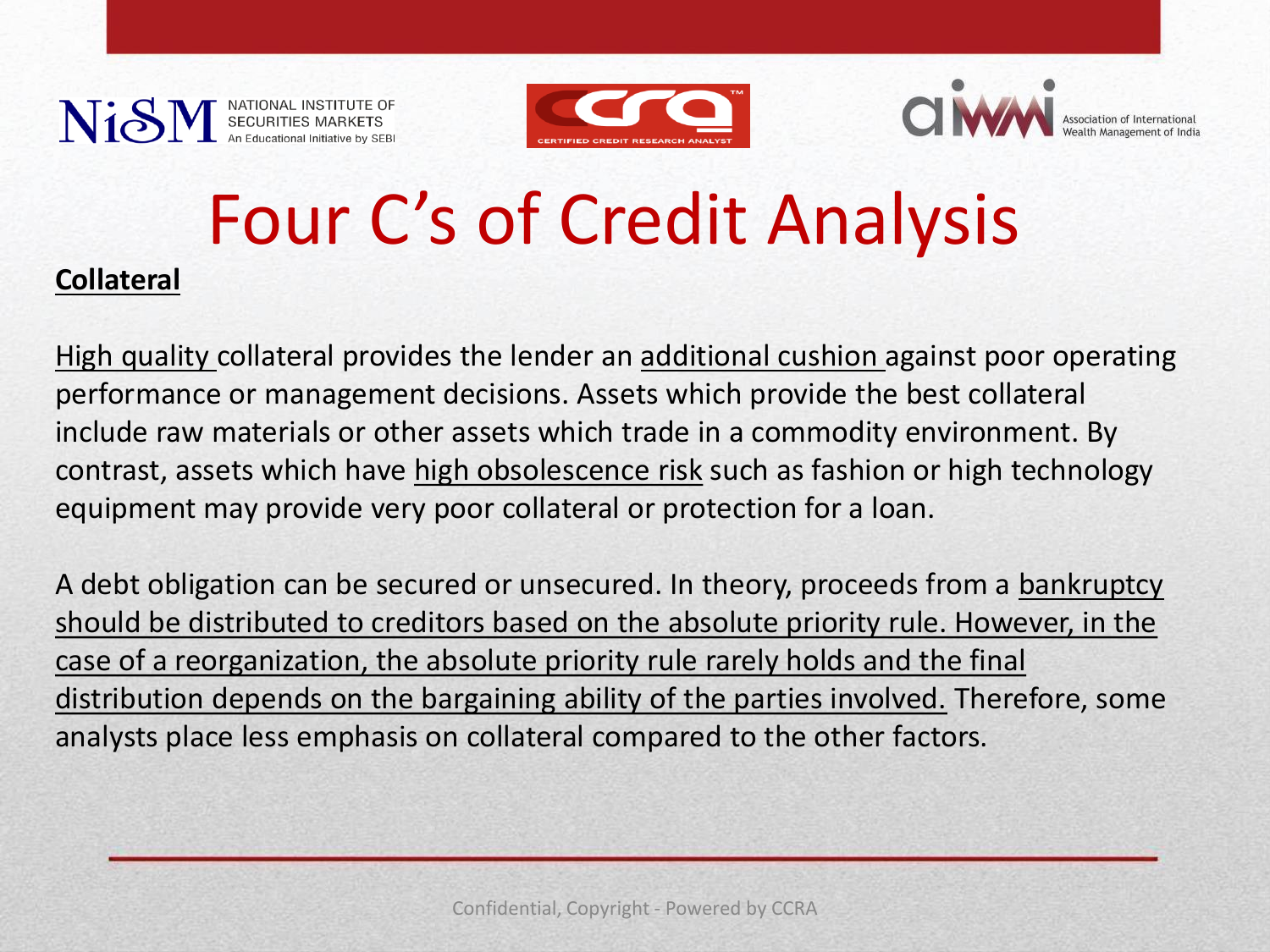



# Four C's of Credit Analysis

### **Covenants**

They deal with limitations and conditions on the borrower's activities and provide protections to the lender. They are important because they impose restrictions on how management operates the company and conducts its financial affairs in a variety of scenarios.

For example, there may be limitations on further indebtedness or limitations on liquidation of key assets without prior approval from the debt-holders. Other covenants may specify restrictions on the payment of dividends or describe situations in which the firm is technically in default.

- **Negative Covenants**
- **Affirmative Covenants**
- **Restrictive Covenants**
- **Financial Covenants**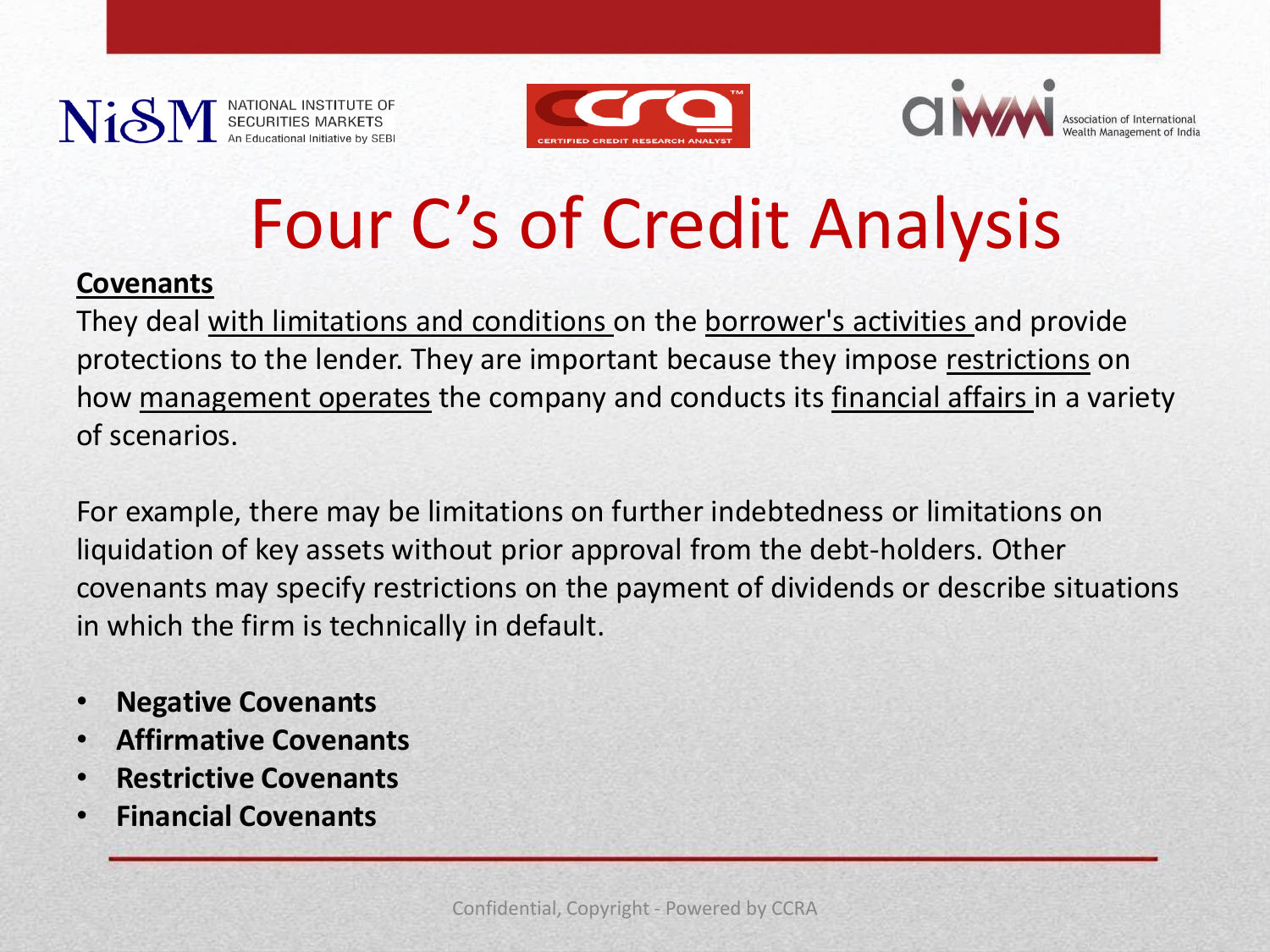



## Debt covenants

- Covenants protect creditors by restricting activities of the borrower.
	- Affirmative covenants
	- Negative covenants
- If a borrower violates a debt covenant, depending on the severity of the breach and the terms of the contract, lenders may
	- choose to waive the covenant,
	- be entitled to a penalty payment or higher interest rate,
	- renegotiate, or
	- call for immediate repayment of the debt.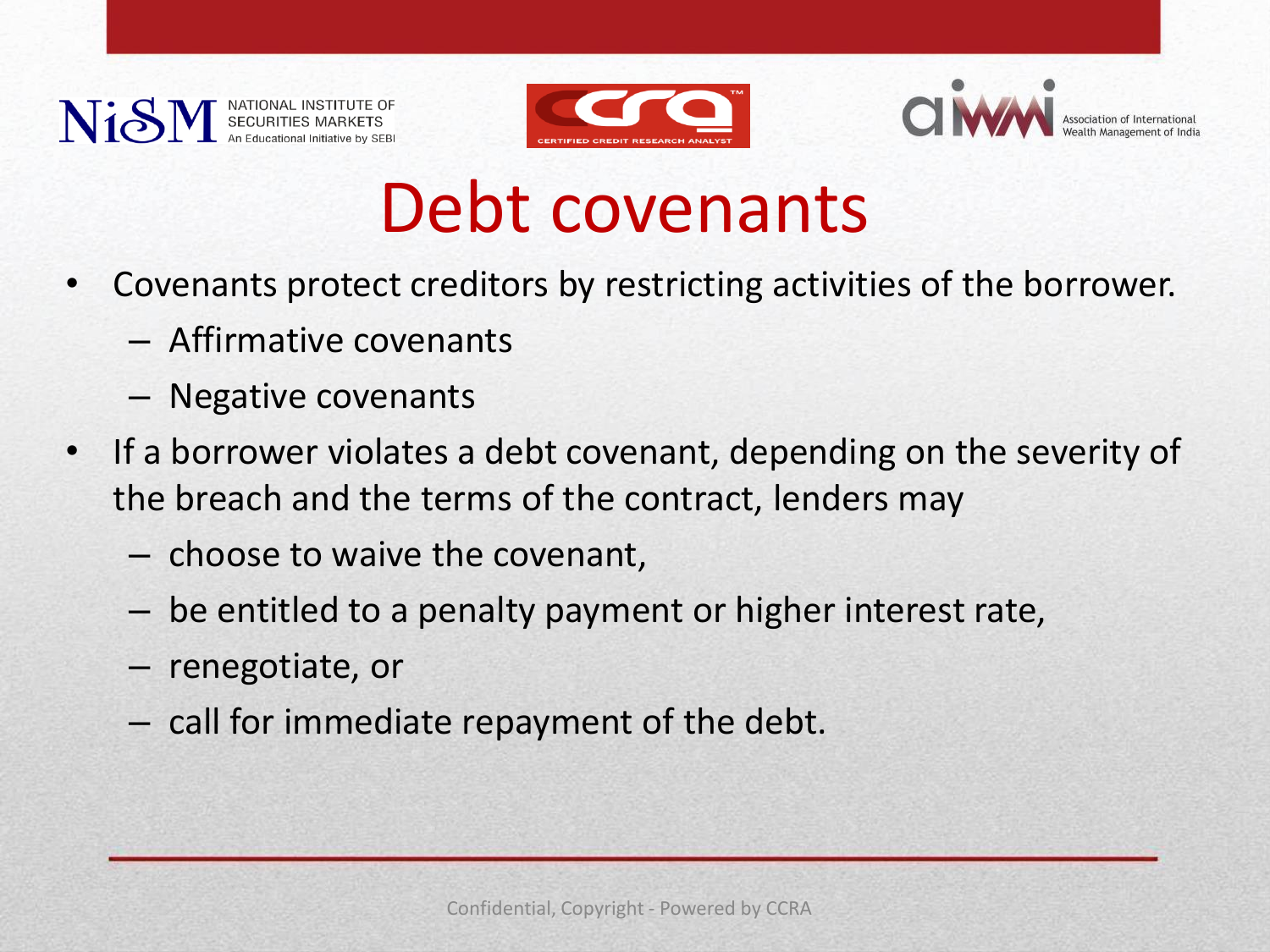



### **Example 1. Industry and Company Analysis**

- 1. Given a hotel company, a chemical company, and a consumer products company, which is *most likely* to be able to support a high debt load over an economic cycle?
- A. The hotel company. People need a place to stay when they travel.
- B. The chemical company. Chemicals are a key input to many products.
- C. The consumer products company. Consumer products are recession-resistant.
- 2. Why do heavily-regulated monopoly companies such as utilities carry high debt loads?
- A. Regulators require them to.
- B. They generate strong and stable cash flows, enabling them to support high levels of debt.
- C. They are not very profitable and need to borrow heavily to maintain their plant and equipment.
- 3. XYZ Corp. manufactures a commodity product in a highly competitive industry, with no company that has significant market share, and there are low barriers to entry. Which of the following *best* describes XYZ's ability to take on substantial debt?
- A. Very limited. Companies in industries with those characteristics generally cannot support high debt loads.
- B. Strong ability. Companies in industries with those characteristics generally have high margins and cash flows that can support significant debt.
- C. We don't have enough information to answer the question.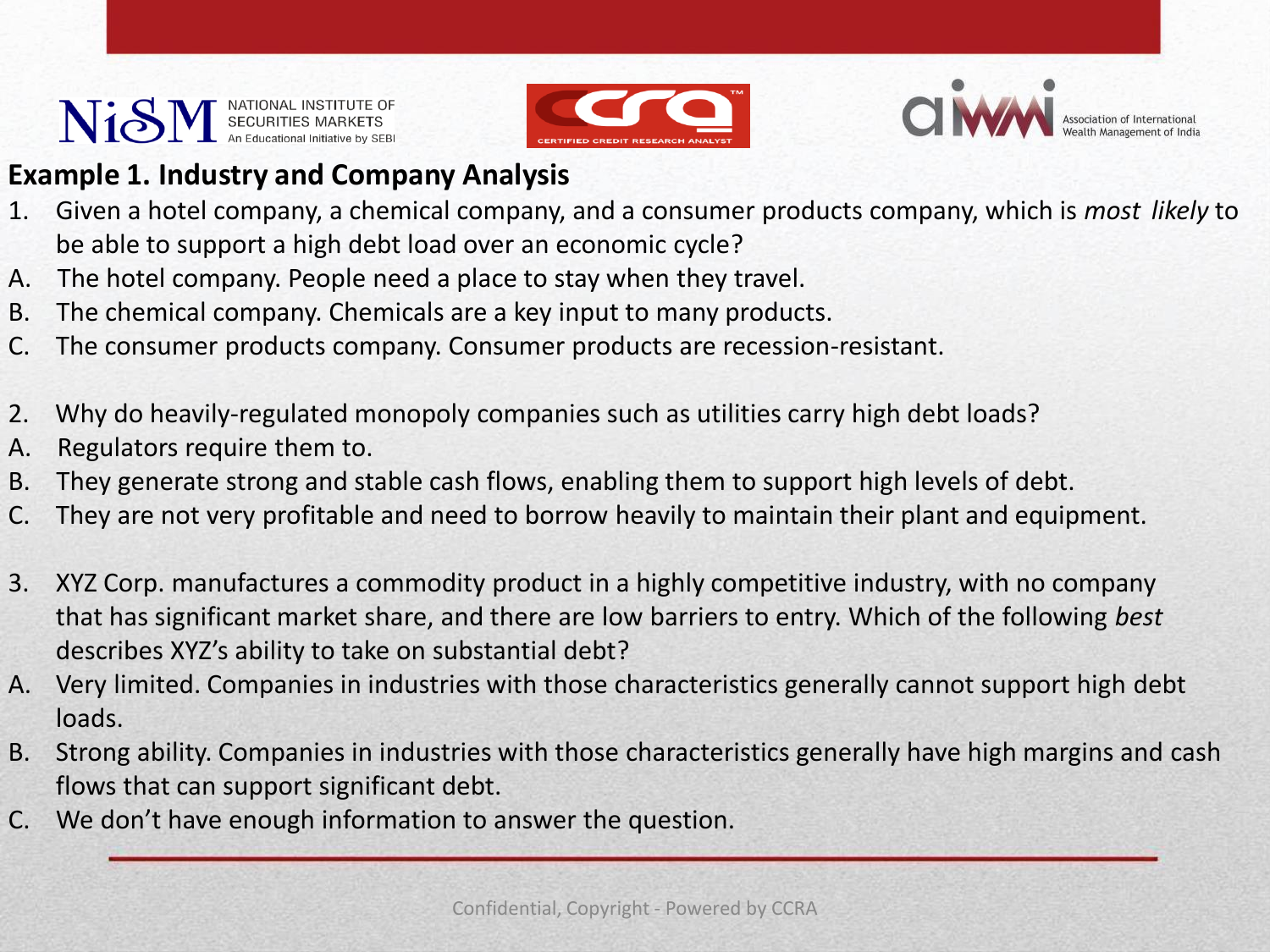•

•





- *Solution to 1*. C is correct. Consumer products companies are considered non-cyclical, while hotel and chemical companies are more cyclical, and thus more vulnerable to economic downturns.
- *Solution to 2*. B is correct. As regulated monopolies, they generate consistent cash flows and are therefore able to support high debt levels.
- *Solution to 3*. A is correct. Companies in industries with those characteristics typically have low margins and limited cash flow, and thus cannot support high debt levels.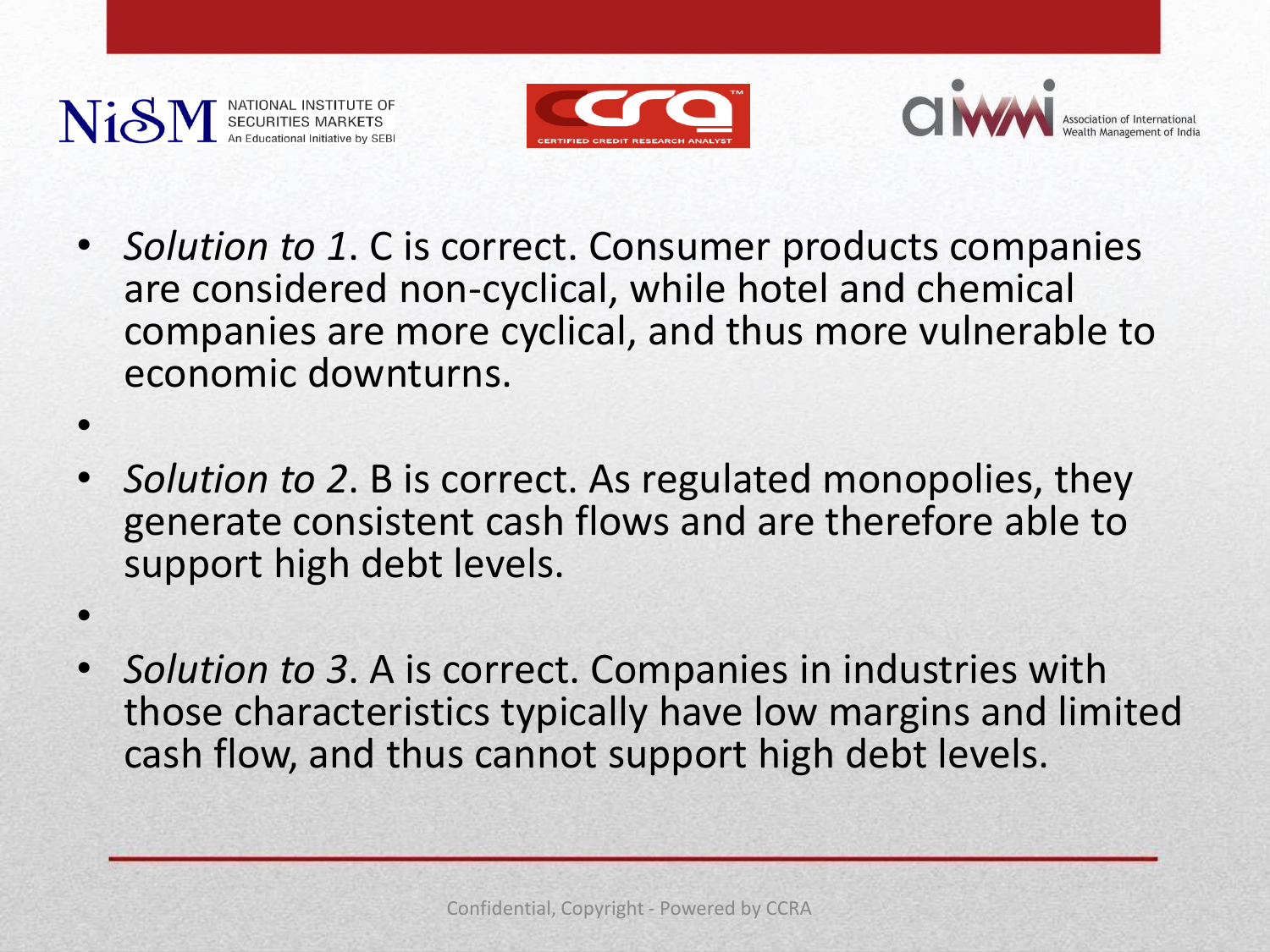



### **Example 2. The Four C's**

- **1. Which of the following would not be a bond covenant?**
- A. The issuer must file financial statements with the bond trustee on a timely basis.
- B. The company can buy back as much stock as it likes.
- C. If the company offers security to any creditors, it must offer security to this bond issue.

### **2. Why should credit analysts be concerned if a company's stock trades below book value?**

- A. It means the company is probably going bankrupt.
- B. It means the company will probably incur lots of debt to buy back its undervalued stock.
- C. It's a signal that the company's asset value on its balance sheet may be impaired and have to be written down, suggesting less collateral protection for creditors.

### **3. If management is of questionable character, how can investors incorporate this assessment into their credit analysis and investment decisions?**

- A. They can choose not to invest based on the increased credit risk.
- B. They can insist on getting collateral (security) and/or demand a higher return.
- C. They can choose not to invest or insist on additional security and/or higher return.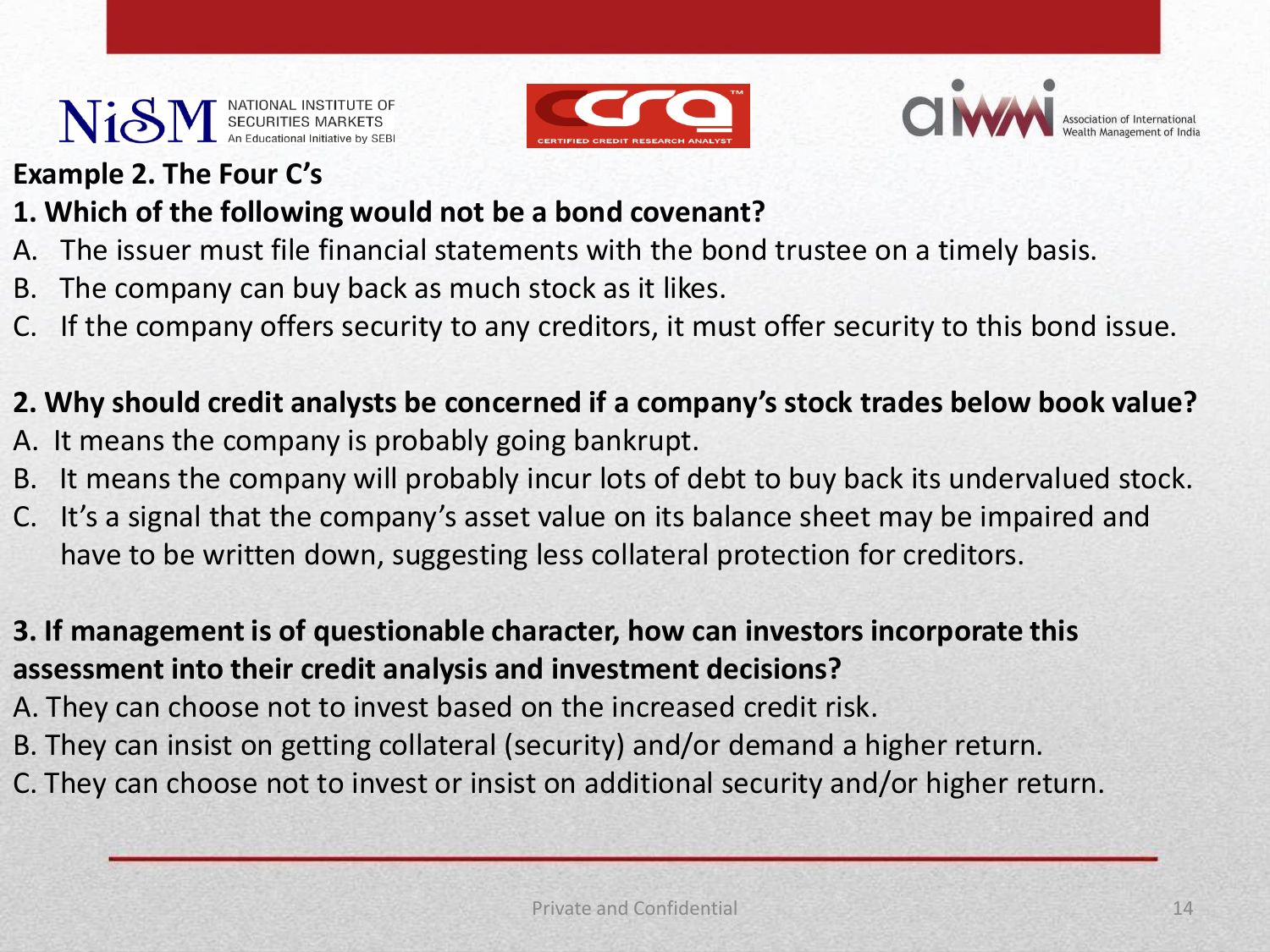





### **Example 2. The Four C's**

*Solution to 1*. B is correct. Covenants describe what the borrower is 1) obligated to do; or 2) limited in doing. It's the absence of covenants that would permit a company to buy back as much stock as it likes. A requirement that the company offer security to this bond issue if it offers security to other creditors (answer C), is referred to as a "negative pledge."

*Solution to 2*. C is correct.

*Solution to 3*. C is correct. Investors can always say "no" if they cannot get comfortable with the credit risk presented by a bond or issuer. They may also decide to lend to a borrower with questionable character only on a secured basis and/or demand a higher return for the perceived higher risk.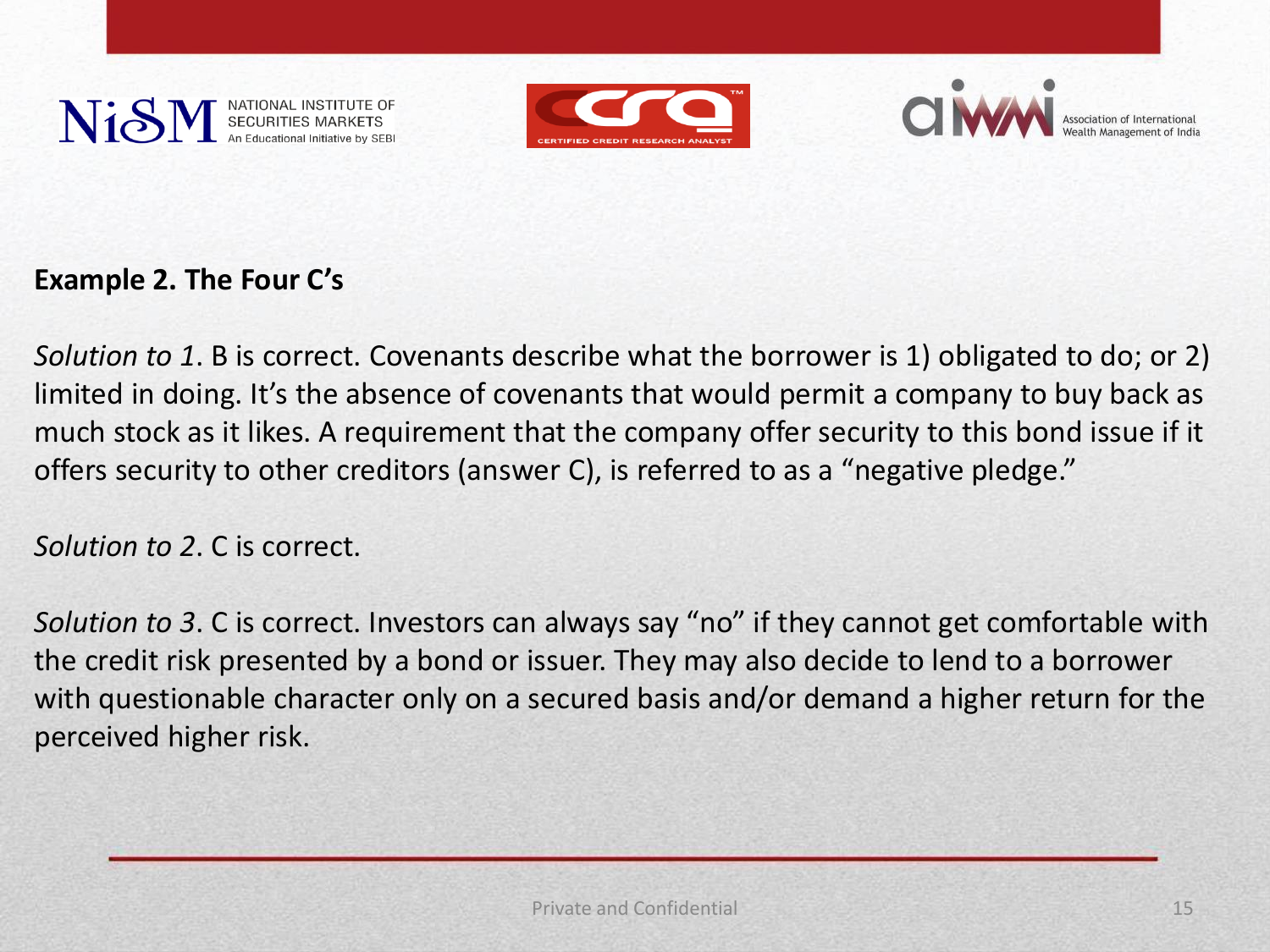



## Market Structure/size

- Bond markets (incl. IRD) \$600 TN (ISDA Jan 15)
- Equity market size globally ~\$60 TN
- Mutual Fund Industry 75% Debt AUM (~INR 20 TN)
- Insurance Industry 80% Debt AUM ((~INR 40 TN))
- Globally equity is only about 10-20% of the total capital available while the debt remains 80-90%.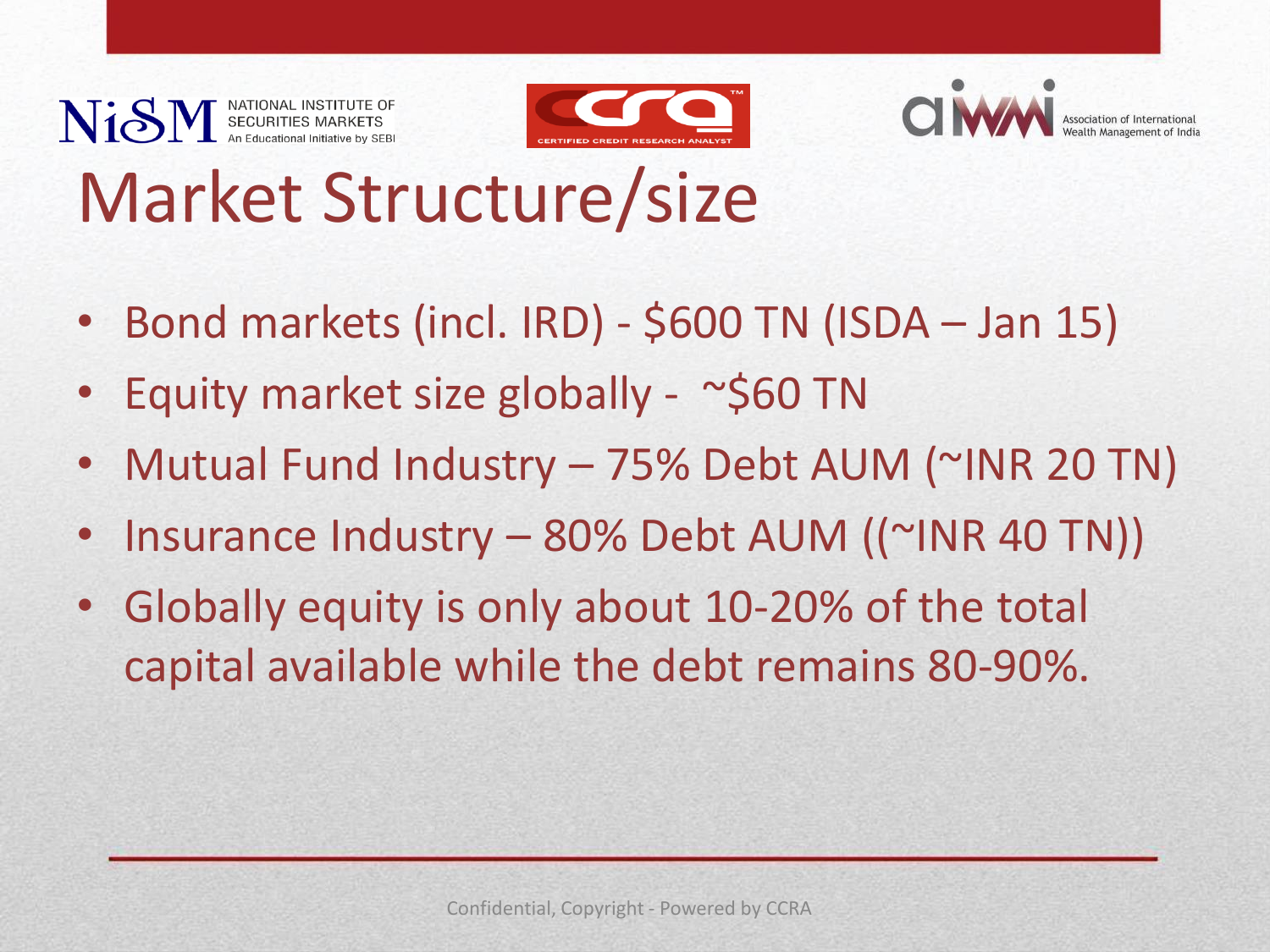



## Market Players for Credit

- Credit Rating and Credit Information Agencies
- Banks/NBFC Fixed income trading desks, Research Retail and institutional Loans, Other Credit products
- Insurance Life and Non life Debt Products, ALM
- Mutual Funds Debt AUM Management
- Banks Treasury dept. Buying and selling G-Sec
- Investment Banking, Loan Syndication, M&A Fund Raising
- KPO's Tracking international Bond markets
- Big 4 Accounting Firms Due Diligence/Fin Tech Firms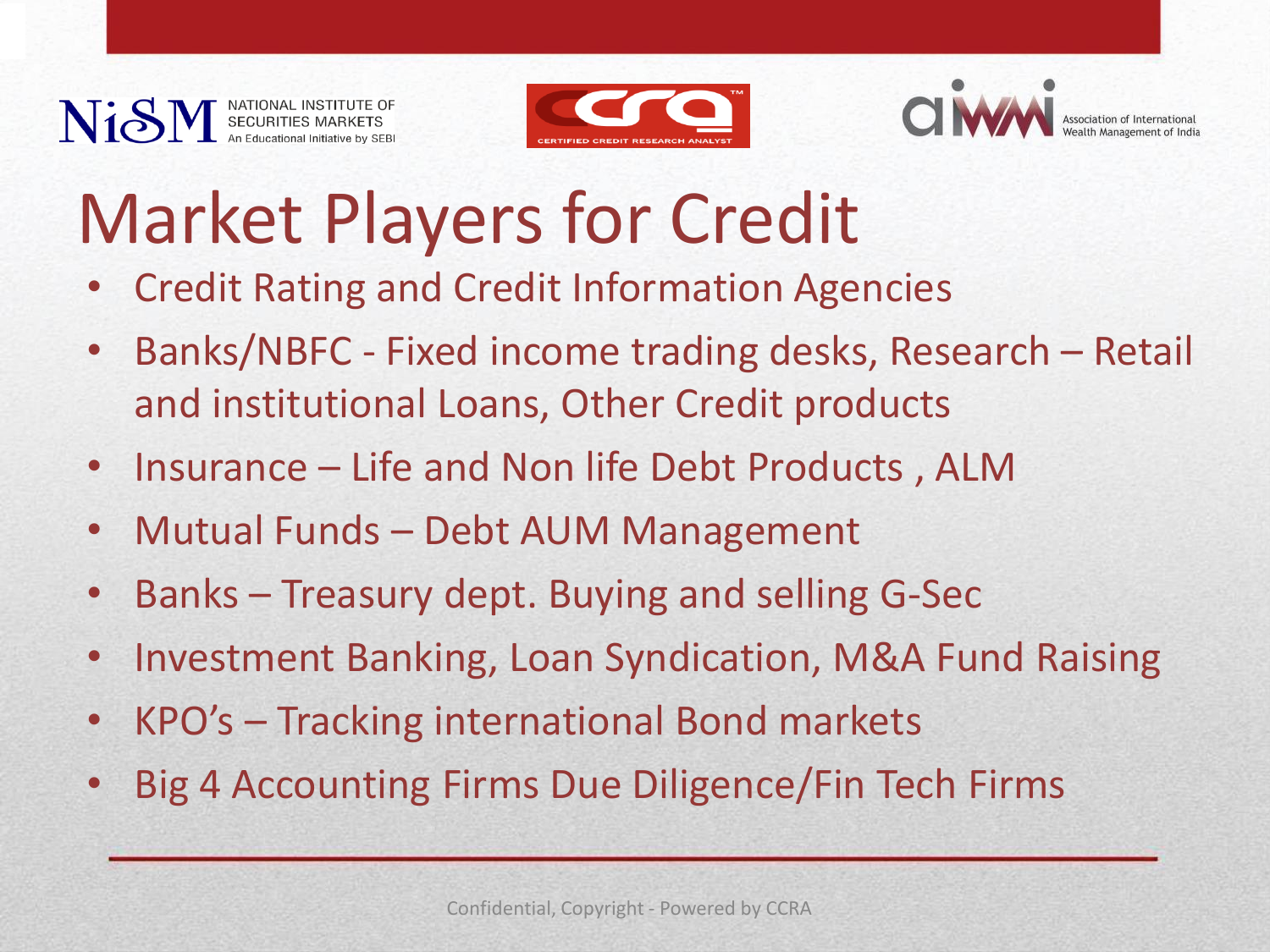

Confidential, Copyright - Powered by CCRA

Source: logo's are taken from the respective company's website and are not for marketing purpose.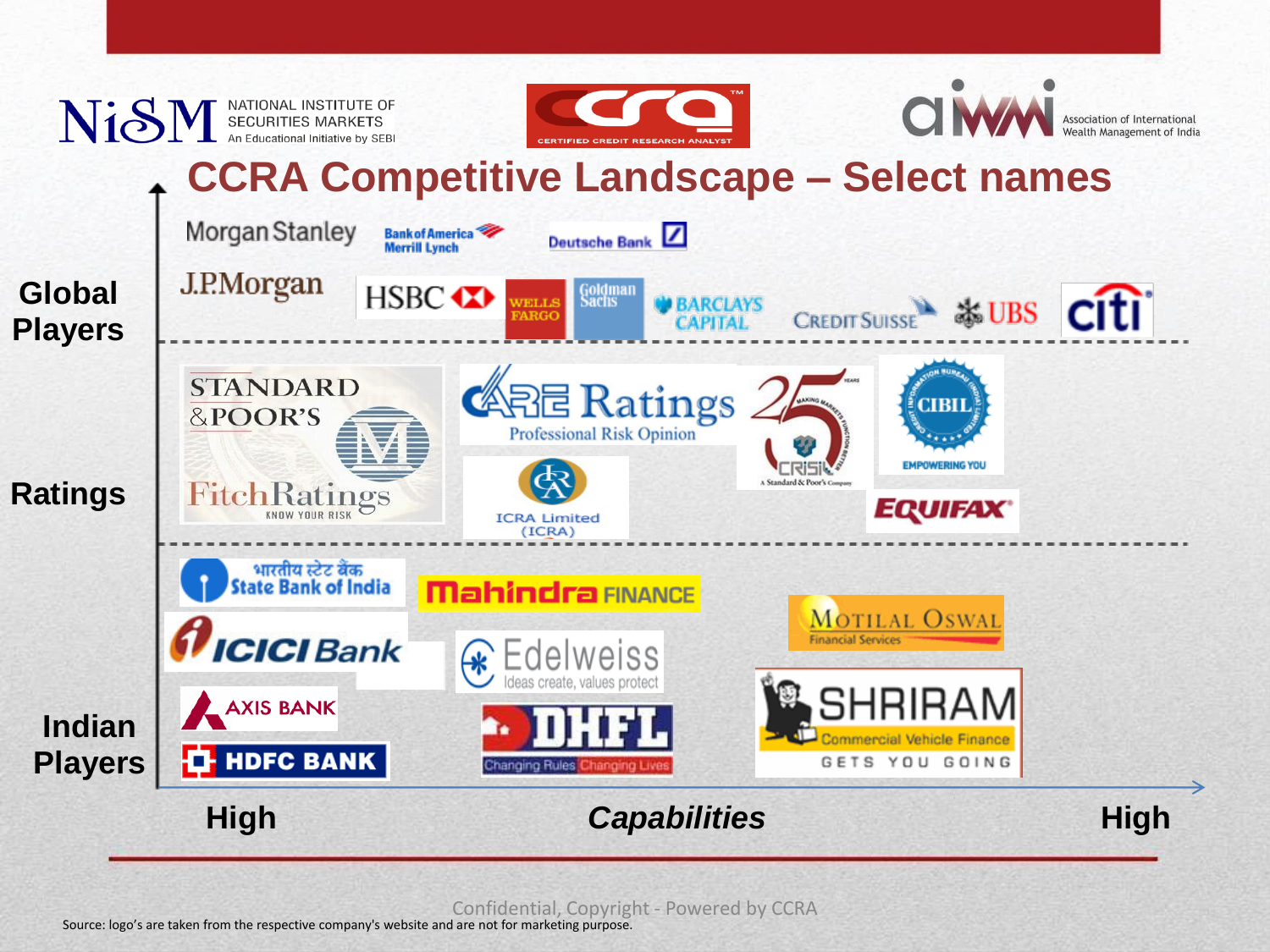



## Recent Regulatory updates: +ve

- **NSE/BSE Launched its Debt trading segment recently and trying to promote it, other key exchanges are planning as well**
- **SEBI recently mandated Corporate bond database for all bond issuances along with allowing FII's to invest in selected bond markets**
- **There are New AIF regulations allowing Debt Hedge funds to invest in Indian markets along with regulations for Infrastructure funds etc.**
- **RBI Announced/approved CDS Guidelines in 2012 and all regulators, including PFRDA, IRDA, SEBI etc. Allowed mutual funds to trade in the same**
- **RBI is actively changing competitive landscape for debt/debentures etc. with changing guidelines, rules**
- **20+ corporates applied for banking license and that will open up banking jobs in 2014/beyond plus Nationalized banks are expanding, 11 payment banks approved, more to come..**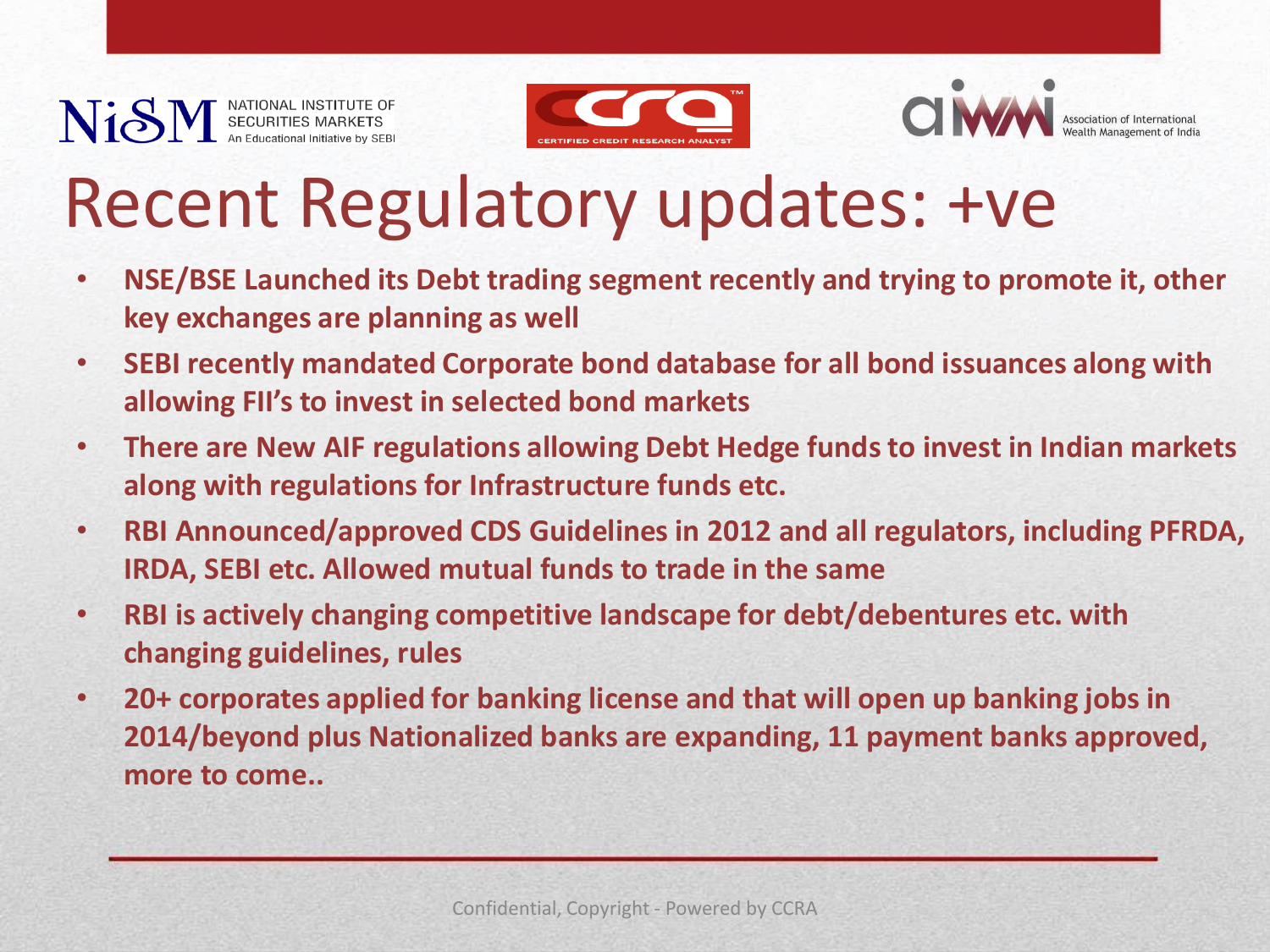





## Mandatory Capacity Building

- In reference to Reserve Bank of India's letter DBR.No.BP.BC.4/21.03.009/2016-17 dated August 11, 2016 addressed to all commercial banks and all Indian financial institutions, a high-level "Committee on Capacity Building" has been set up by RBI under the chairmanship of Shri G. Gopalakrishnan, **it has been recommended that the Banks should identify specialized areas for certification of the staff manning key responsibilities.**
- The Reserve Bank of India had requested IBA to identify in consultation with RBI, a list of courses and certification that will meet the certification requirements in Credit Management & Risk Management
- **The Certified Credit Research Analyst (CCRA) certification offered jointly by AIWMI and NISM has been recommended/Mandated by IBA in this regard as one of the premier most professional certification for Credit, Treasury and Risk Professionals.**
- **Existing Bankers in Credit needs to complete the certification by March 2018 and All new joiners need to have it from April 2018**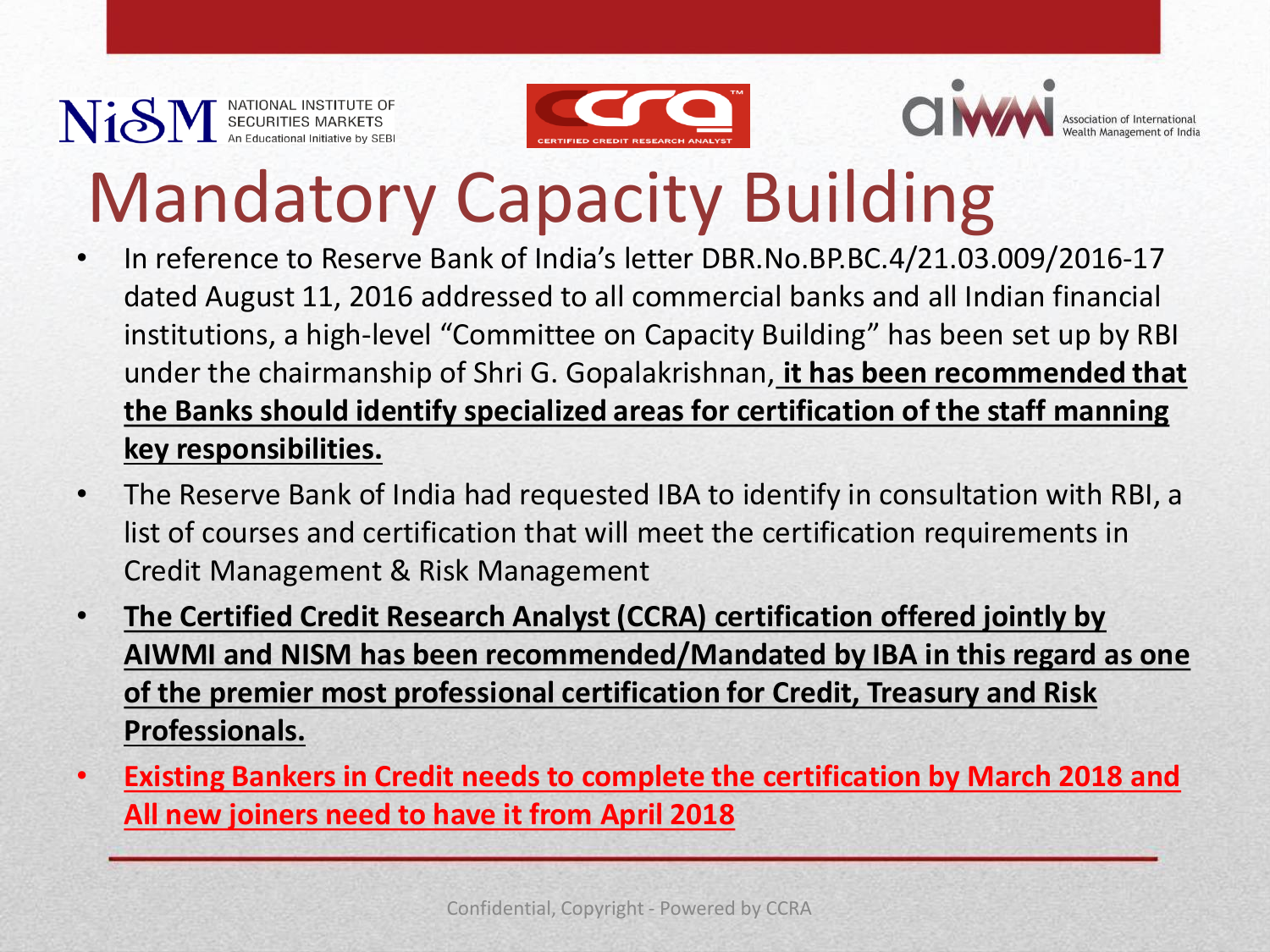



## Role of a Credit Analyst

- Long Hours (less hours than Investment Banking)
- Life will revolve around companies
- A lot of phone time / meetings with clients, other banks, lawyers, & internal colleagues
- Credit analysis
	- o Financial Statement Analysis / Modeling and Industry Studies
- Must know your clients better than the competition
	- o Investor Calls / Presentations
	- o Company press releases as well as reports in the media
	- o 10-Ks, transcripts, sell-side research etc.,
- Broad product experience / limited understanding of each product
- Competitive / High Pressure Environment
	- o Can be said about any position at a bank. Especially front office but also middle and back.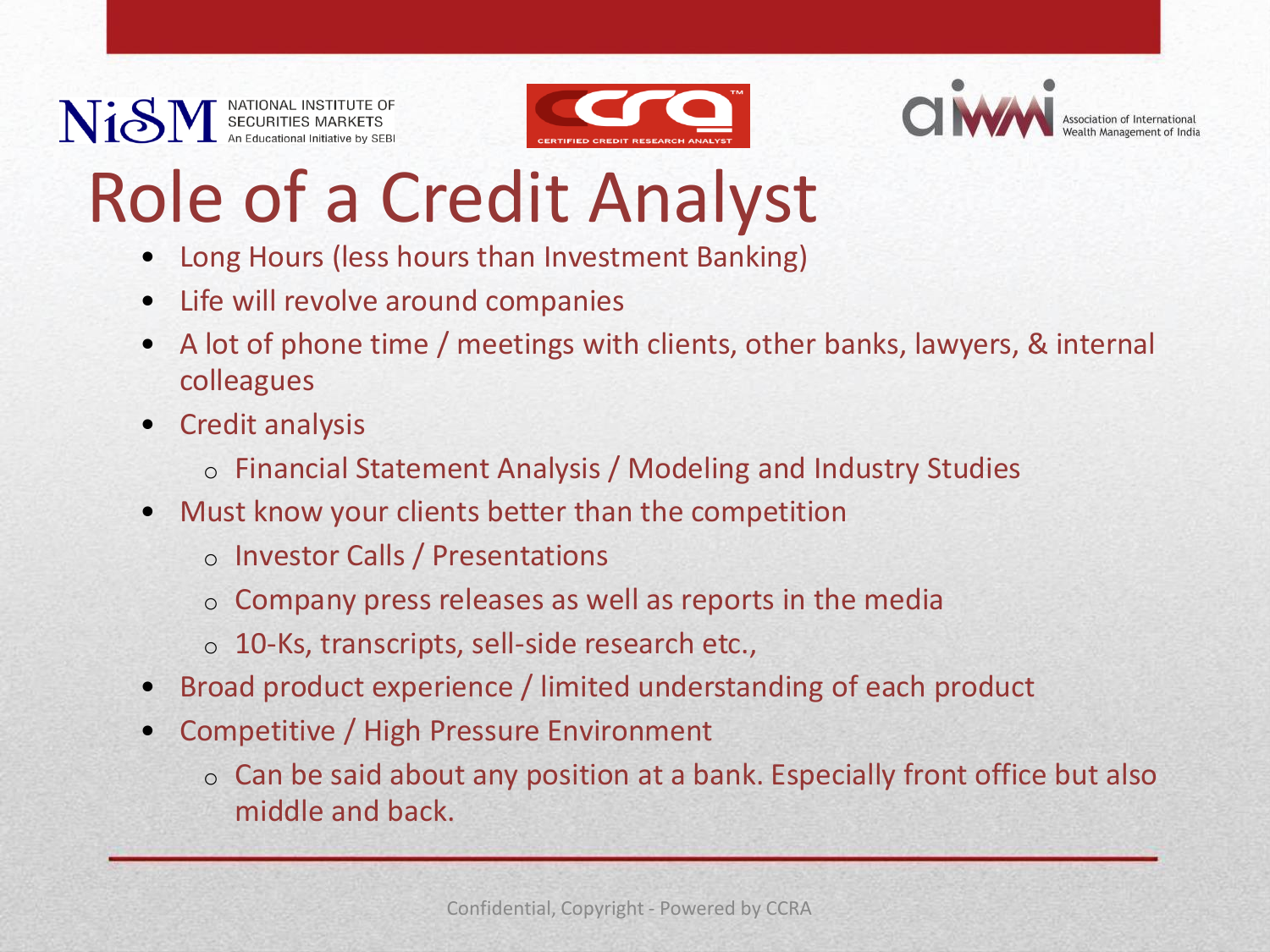





# Certified Credit Research Analyst (CCRATM ) Program

- Advanced international professional certification for credit research, strategy and ratings professional, developed by industry experts.
- Has Corporate acceptance and examination is conducted across 180 countries. Passing Score - 60% without negative marking.
- A program developed by highly qualified academics & practitioners; skillfully combines both theory & practice.